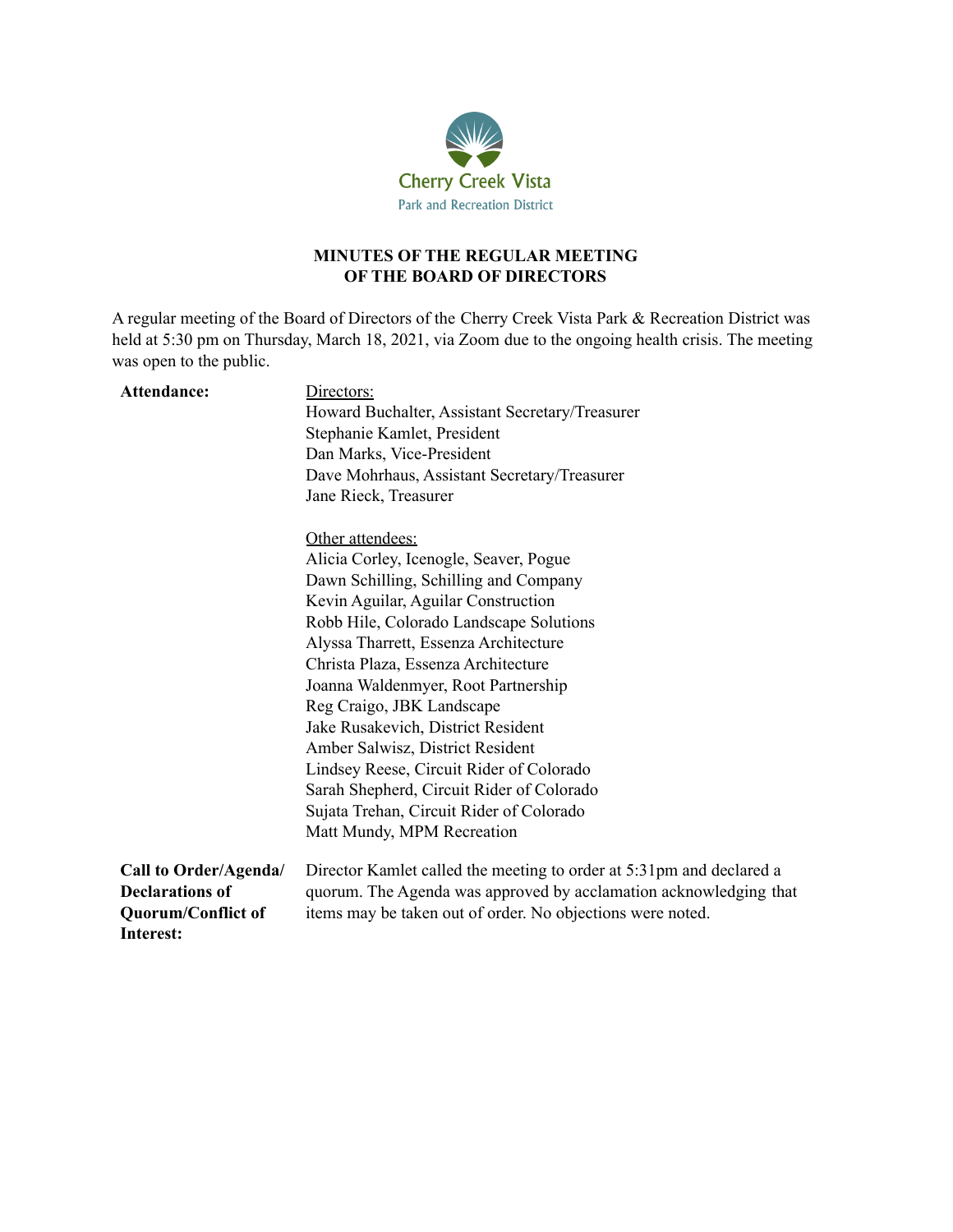| <b>Citizens Items:</b>                                                     | A. Input regarding Lakeview Park Backstop<br>The District resident was not available to attend this meeting to provide<br>input.                                                                                                                                                                                                                                                                                                                                                                                                                                                                                                                                                                                                                                                                                                          |
|----------------------------------------------------------------------------|-------------------------------------------------------------------------------------------------------------------------------------------------------------------------------------------------------------------------------------------------------------------------------------------------------------------------------------------------------------------------------------------------------------------------------------------------------------------------------------------------------------------------------------------------------------------------------------------------------------------------------------------------------------------------------------------------------------------------------------------------------------------------------------------------------------------------------------------|
|                                                                            | B. Update on Community Garden at Prairie Vista Park<br>a. The board discussed holding a special meeting for the full facility spring<br>walk through and Prairie Vista community garden events. Because of the<br>ongoing multiple projects, the Board will opt to hold the Prairie Vista Park<br>Community Garden dedication and educational event on the afternoon of<br>May 22nd, and not to hold a full facility walk-through in 2021.                                                                                                                                                                                                                                                                                                                                                                                                |
|                                                                            | Prairie Park update: Ms. Shepherd gave an update on the developments at<br>Prairie Vista Park. She has been in contact with the Audubon Society and<br>iNaturalist/eBird, national programs that track bird watching, plants and<br>animal sightings on a global scale. The plan includes installing some signs at<br>the park, posting links on the District's website and sending an eblast to<br>residents, to inform and encourage residents to participate. The plan for the<br>educational event launch will be to combine the Park Dedication and an<br>information roll-out for residents to educate them on these programs. The<br>Goat herding activity may also potentially be organized for the same day.<br>Discussion followed. Director Buchalter mentioned the issue regarding<br>Prairie dogs and potential maintenance. |
|                                                                            | Resident Jake Rusakevich shared his excitement regarding the Community<br>Gardens Dedication. He has been in touch with Lowe's and JBK to move<br>forward with the dirt and fence construction, dependent on weather, in the<br>coming weeks.                                                                                                                                                                                                                                                                                                                                                                                                                                                                                                                                                                                             |
|                                                                            | Ms Shepherd proposed a 2-hour event on Saturday May 22nd afternoon, or<br>Sunday May 23rd morning, contingent on the Audobon Society availability.                                                                                                                                                                                                                                                                                                                                                                                                                                                                                                                                                                                                                                                                                        |
| <b>Review Fence Bids and</b><br><b>Consider Approval of</b><br>Contractor: | A. Aguilar Construction Proposal<br>Mr. Aguilar presented his Fence bid proposal for the right-of-way fence,<br>which would include replacing the brick cap, and cleaning up any broken or<br>damaged sections to provide a clean, unified look which will hold for the<br>next 15-20 years. A 5-year workmanship warranty is included in the<br>proposal. Discussion followed.                                                                                                                                                                                                                                                                                                                                                                                                                                                           |
|                                                                            | <b>B.</b> Colorado Landscape Solutions<br>Mr. Hile, from Colorado Landscape Solutions, presented their Fence bid<br>proposal for the brick wall. A 1-year workmanship warranty is included in<br>the proposal. Mr. Hile plans to have 2 project managers on the job - one for<br>masonry and one for landscape items. He anticipated they are 3-4 weeks out<br>from the start of the project and that the project would take 3-months to<br>complete. He proposed a bi-weekly meeting on site to schedule manpower<br>for the upcoming week. Director Buchalter enquired if this project would<br>require a permit from Arapahoe County. Ms. Shepherd and Mr. Hile                                                                                                                                                                        |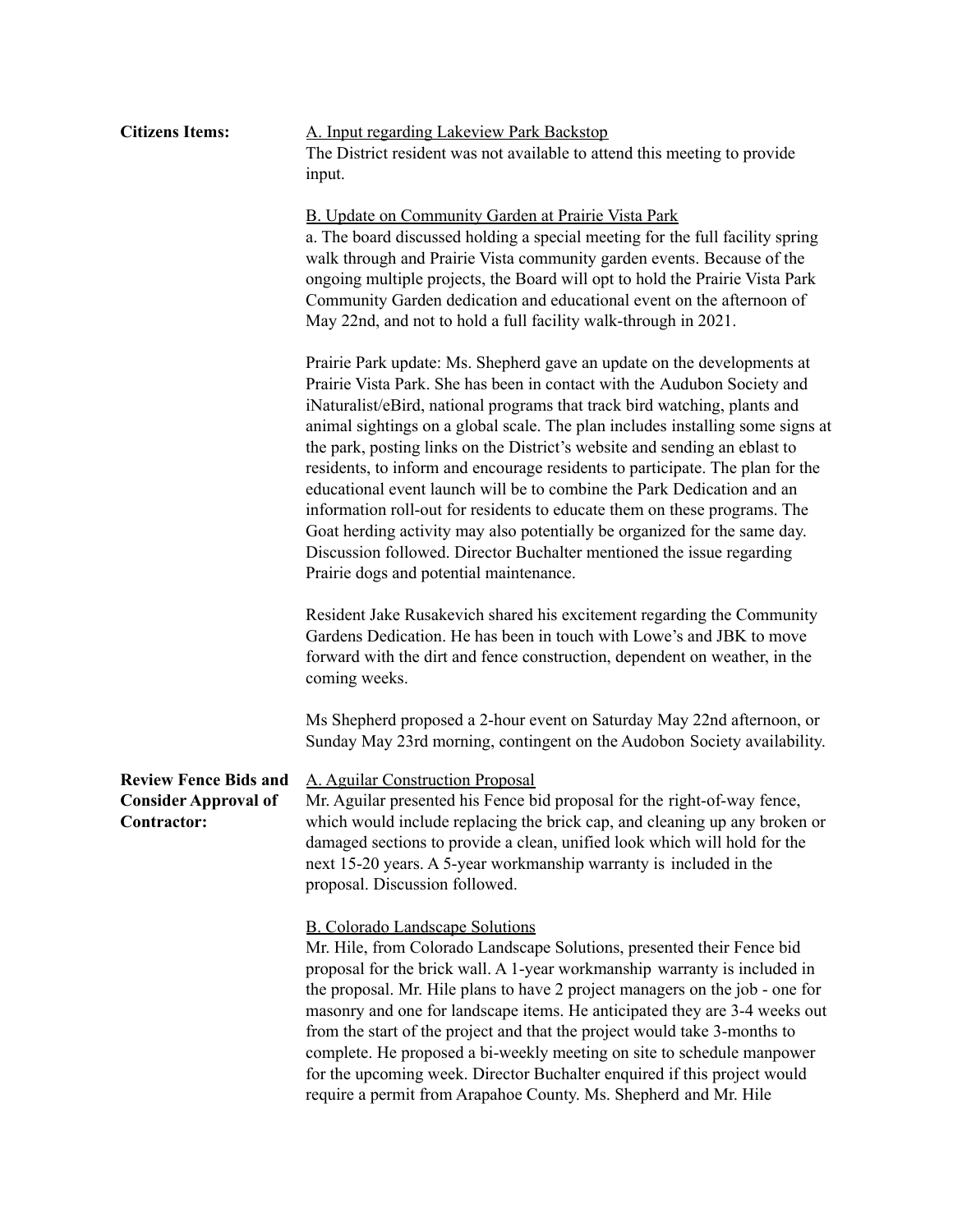|                      | concurred that a permit should not be required, as this is a repair project. Mr.<br>Hile stated that a potential challenge would be notifying homeowners during<br>the project. Director Buchalter noted that the majority of the homeowners<br>had deeded an easement to the District. Additionally, Ms. Shepherd stated<br>that management would communicate with homeowners regarding<br>upcoming repair work. Discussion followed.                           |
|----------------------|------------------------------------------------------------------------------------------------------------------------------------------------------------------------------------------------------------------------------------------------------------------------------------------------------------------------------------------------------------------------------------------------------------------------------------------------------------------|
|                      | Ms. Waldenmyer stated that Root Partnership could provide Owner's<br>Representative construction oversight for the project at \$65-95 per hour, or a<br>lump-sum/not-to-exceed agreement. Discussion followed. Director<br>Buchalter suggested including Mr. Oscar Chavez as the stipulated mason for<br>the project. The Board requested getting reference checks and examples for<br>Oscar from Robb.                                                          |
|                      | Upon motion by Director Kamlet and seconded by Director Buchalter,<br>the Board voted to approve 3-1 (Director Reick voted against), the<br>proposal from Colorado Landscape Solutions, contingent upon<br>references.                                                                                                                                                                                                                                           |
| <b>Pool Updates:</b> | Pool Site Presentation by Essenza Architecture<br>A. Consider approval of pool design site plan<br>Ms. Tharrett presented the agenda, design site plan and floor plan for the<br>pool, followed by the budget and cost estimates. The next stage will be<br>design development. Discussion followed. The Board selected the Standard<br>theme for floatable aquatic features. The Board decided to remove the<br>fireplace, and to include the large drop slide. |
|                      | B. Review cost estimates and bid update<br>Ms. Tharrett presented the cost estimates for the project, based on the<br>design proposed. The Board reviewed alternates that would reduce costs of<br>the project to keep it under budget. Discussion followed.                                                                                                                                                                                                     |
|                      | Upon motion by Director Kamlet and seconded by Director Mohrhaus,<br>the Board voted 5-0 to approve the pool site plan and the \$3.0 Million<br>budget.                                                                                                                                                                                                                                                                                                          |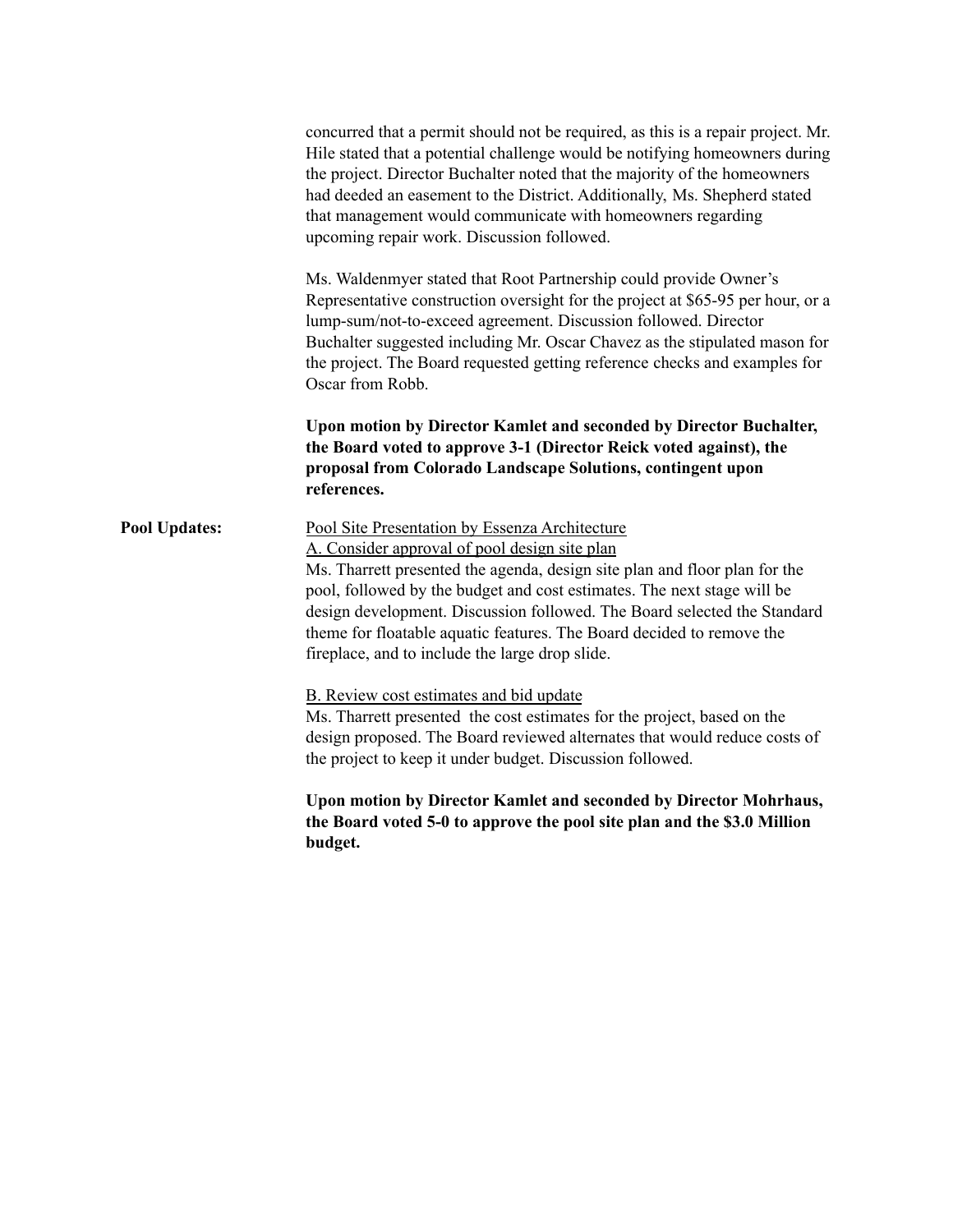| <b>Peakview Park</b><br><b>Update:</b> | A. Grant application report<br>Ms. Shepherd presented another grant opportunity with the City of<br>Centennial, due to Peakview park being close to the City boundary and with<br>high usage by many Centennial Residents. In order to apply for the grant, it<br>would require a 25 percent match.                                                                                                         |
|----------------------------------------|-------------------------------------------------------------------------------------------------------------------------------------------------------------------------------------------------------------------------------------------------------------------------------------------------------------------------------------------------------------------------------------------------------------|
|                                        | Upon motion by Director Buchalter and seconded by Director<br>Mohrhaus the Board voted 5-0 to direct management to apply for the<br>City of Centennial grant application.                                                                                                                                                                                                                                   |
|                                        | B. Site plan submittal and community feedback<br>The Board reviewed the Peakview Park design plans, including the<br>playground design. All residents who live next to Peakview Park were given<br>notice of the public hearing for their input on the design plans at tonight's<br>meeting. There was no public input present at the meeting and no other<br>public comment received prior to the meeting. |
| <b>Financial Matters:</b>              | A. Accept claims for period ending February 28, 2021 and approve claims<br>for period ending March 31, 2021                                                                                                                                                                                                                                                                                                 |
|                                        | Ms. Schilling presented the February and March 2021 claims.                                                                                                                                                                                                                                                                                                                                                 |
|                                        | Upon a motion made by Director Kamlet, and seconded by Director Rieck,<br>the Board voted 5-0 to approve the March claims totaling \$49,538.91.                                                                                                                                                                                                                                                             |
|                                        | Upon motion by Director Rieck and seconded by Director Kamlet, the<br>Board voted 5-0 to ratify the February claims totaling \$66,010.89.                                                                                                                                                                                                                                                                   |
|                                        | B. Financial Report for period ending February 28, 2021<br>Ms. Schilling presented the January financials with the Board.                                                                                                                                                                                                                                                                                   |
|                                        | Upon motion by Director Kamlet and seconded by Director Mohrhaus, the<br>Board voted 5-0 to accept the January 31, 2021 financials, as presented.                                                                                                                                                                                                                                                           |
|                                        | The Board also reviewed the capital project budget adjustments.                                                                                                                                                                                                                                                                                                                                             |
| <b>Legal Items:</b>                    | A. Asphalt pathway update<br>Ms. Corley has not received any other update from the Asphalt Doctors.                                                                                                                                                                                                                                                                                                         |
|                                        | <b>B.</b> Discussion regarding State and County health guidelines related to<br>COVID-19<br>There is a new COVID dial expected to come out next week which may<br>change capacity amounts. The current plan will be to start off the pool<br>season as it ended last year with hopes to expand usage as State and County<br>policies improve.                                                               |
|                                        | The Board reviewed pool operations this year with current COVID                                                                                                                                                                                                                                                                                                                                             |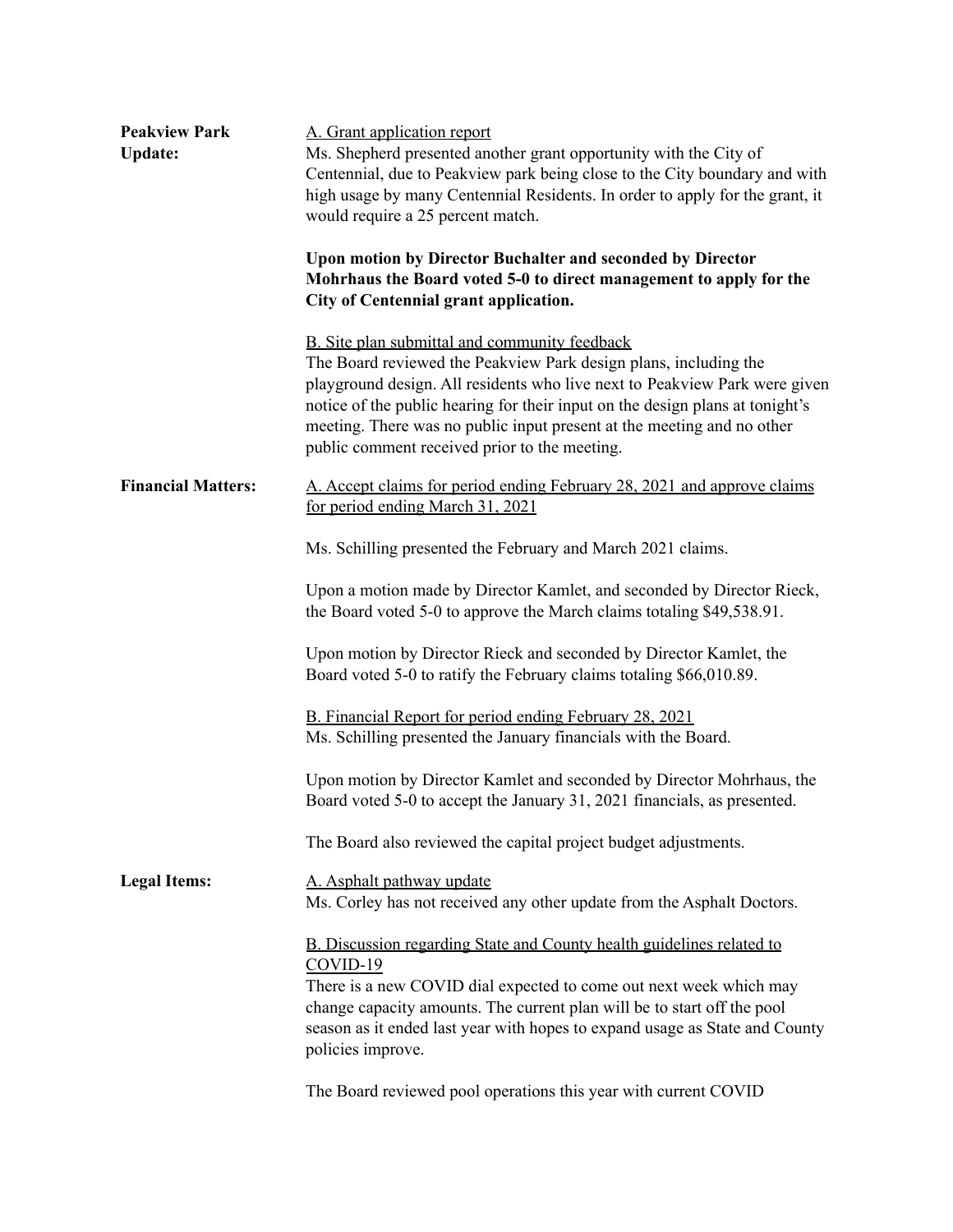restrictions. The Board supports the swim team at the pool this year and will move forward with donating the typical \$2,500 to the swim team.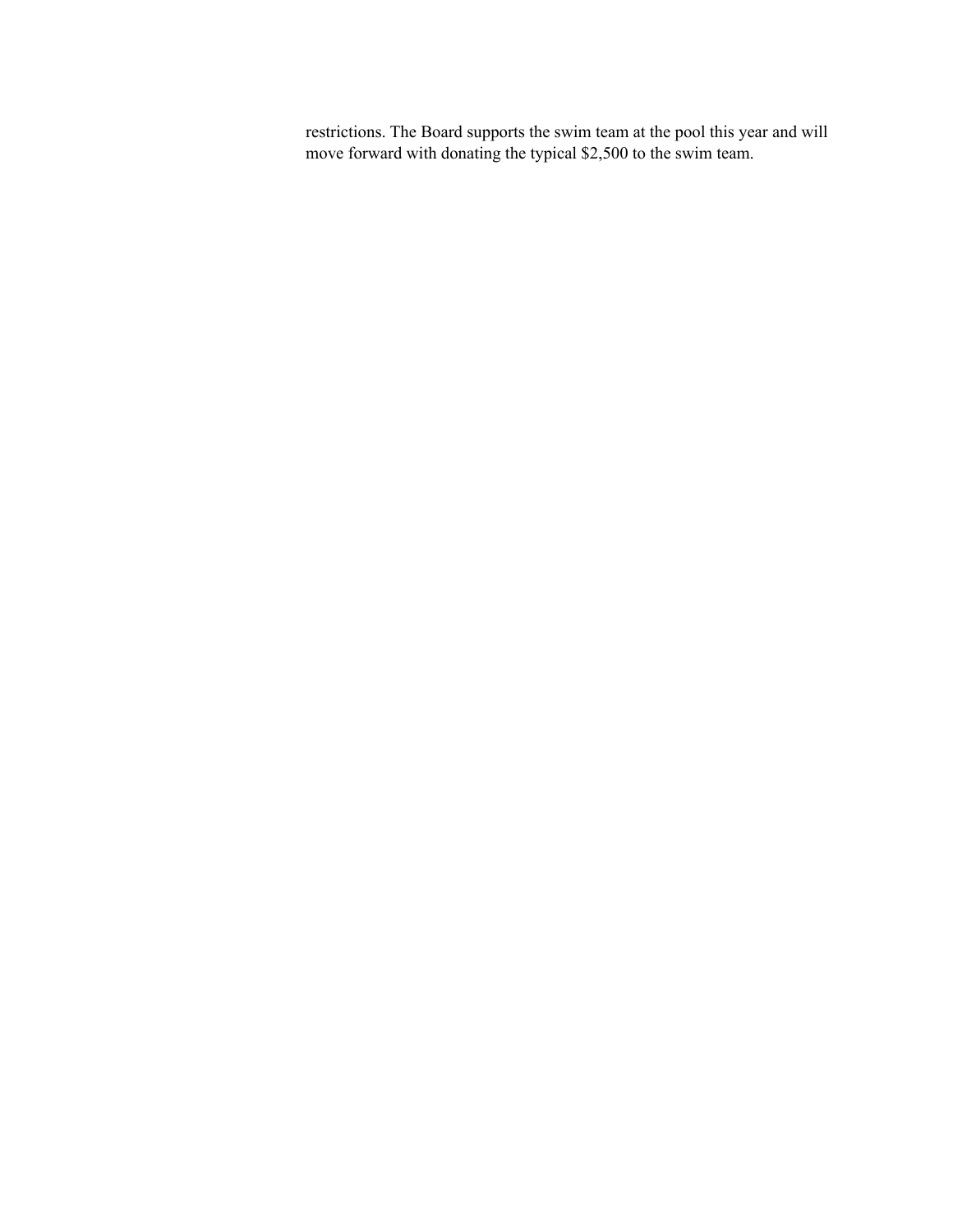| <b>Operations and</b> | A. Discuss pool operations, swim team and Civic Rec                                                                                                                                                                                                                                                                                                                                                                                                                                                                                    |
|-----------------------|----------------------------------------------------------------------------------------------------------------------------------------------------------------------------------------------------------------------------------------------------------------------------------------------------------------------------------------------------------------------------------------------------------------------------------------------------------------------------------------------------------------------------------------|
| maintenance:          | The Board discussed pool memberships for Board members.                                                                                                                                                                                                                                                                                                                                                                                                                                                                                |
|                       | Upon motion by Director Mohrhaus and seconded by Director Kamlet, the<br>Board voted 4-0 for Board members to retain the same policy which does<br>not include a complimentary pool membership for board members.                                                                                                                                                                                                                                                                                                                      |
|                       | Cottonwood Creek auction family membership donation was approved by<br>acclamation.                                                                                                                                                                                                                                                                                                                                                                                                                                                    |
|                       | <b>B.</b> Review work orders<br><i>i. tennis courts, Prairie Vista fence, irrigation controller and perennial</i><br>plantings, Orchard fence enclosure, tree pruning scope modification                                                                                                                                                                                                                                                                                                                                               |
|                       | The Board reviewed two bids for moving the tennis court practice board<br>from Sunset to Orchard tennis courts. The Board agreed to keep the board<br>where it is due to costs to move it, unless the problem persists or worsens.                                                                                                                                                                                                                                                                                                     |
|                       | The Board reviewed two bids for repairing the fence around the electrical<br>transformer box. The Board approved the bid to repair the fence, as<br>presented by Don Lindley.                                                                                                                                                                                                                                                                                                                                                          |
|                       | Upon motion by Director Mohrhaus and seconded by Director Buchalter, the<br>Board voted 4-0 to approve the tennis court signage proposal.                                                                                                                                                                                                                                                                                                                                                                                              |
|                       | The safety surfacing under the swings at the Orchard Park playground is in<br>need of repair, and one of the trash can lids is broken and needs to be<br>replaced. The Board will review and discuss the proposals for Orchard at the<br>next meeting.                                                                                                                                                                                                                                                                                 |
|                       | Ms. Shepherd has received a couple requests to use compostable dog waste<br>bags. There has also been a dog poop issue at Peakview Park and if it<br>becomes a continuing problem, the Board might consider using a dog poop<br>removal service, as needed.                                                                                                                                                                                                                                                                            |
|                       | The Board reviewed the Prairie Vista fence line and irrigation controller<br>replacement proposal. The fence would be placed on the south side of the<br>park. Discussion followed. Ms. Shepherd was directed to provide an updated<br>design with Prairie dog screening and buried fencing to keep the animals out<br>of the park property as much as possible, as well as to have the current holes<br>filled in as part of ongoing regular maintenance, which is already included<br>in the annual maintenance budget for the park. |

Upon motion by Director Mohrhaus and seconded by Director Kamlet, the Board voted 4-0 to approve the irrigation controller replacement proposal, as presented by Colorado Landscape Solutions.